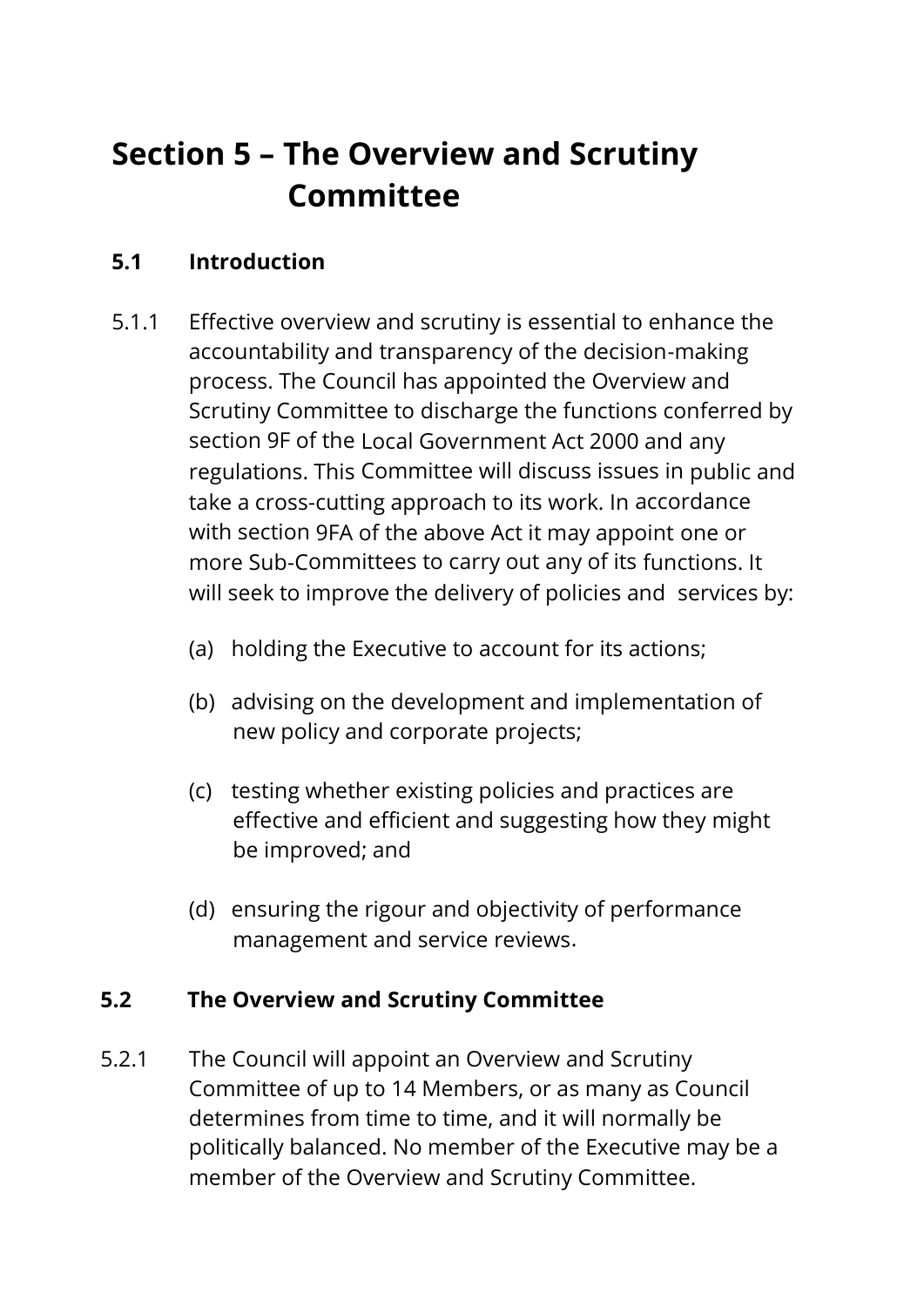- 5.2.2 The primary purpose of the Committee is to improve the delivery of policies and services. Its Terms of Reference are the performance of all overview and scrutiny functions on behalf of the Council and as set out in section 9F of the Local Government Act 2000. The Committee's Terms of Reference can be found at paragraph 5.22.
	- 5.2.3 For specific issues, the Committee's work can be carried out by a Rapid Review or a Task and Finish Group, which will be appointed and managed by the Committee. These groups will draw upon the knowledge and expertise of all Members of the Council.

# **5.3 Holding the Executive to Account**

- 5.3.1 The Overview and Scrutiny Committee will hold the Executive to account for the discharge of its functions. The principal ways by which it will do this are as follows:
	- (a) scrutinising decisions which the Executive is planning to take, as set out in the Forward Plan or of which proper notice is given (including decisions referred to it in accordance with paragraph 4.6.2 of Section 4);
	- (b) scrutinising decisions of the Executive and individual Executive Members before they are implemented and if necessary using the 'Call-in' mechanism to require the decision taker to reconsider the earlier decision; and
	- (c) scrutinising decisions of the Executive or Executive Members after they have been implemented as part of a wider review.

# **5.4 Finance**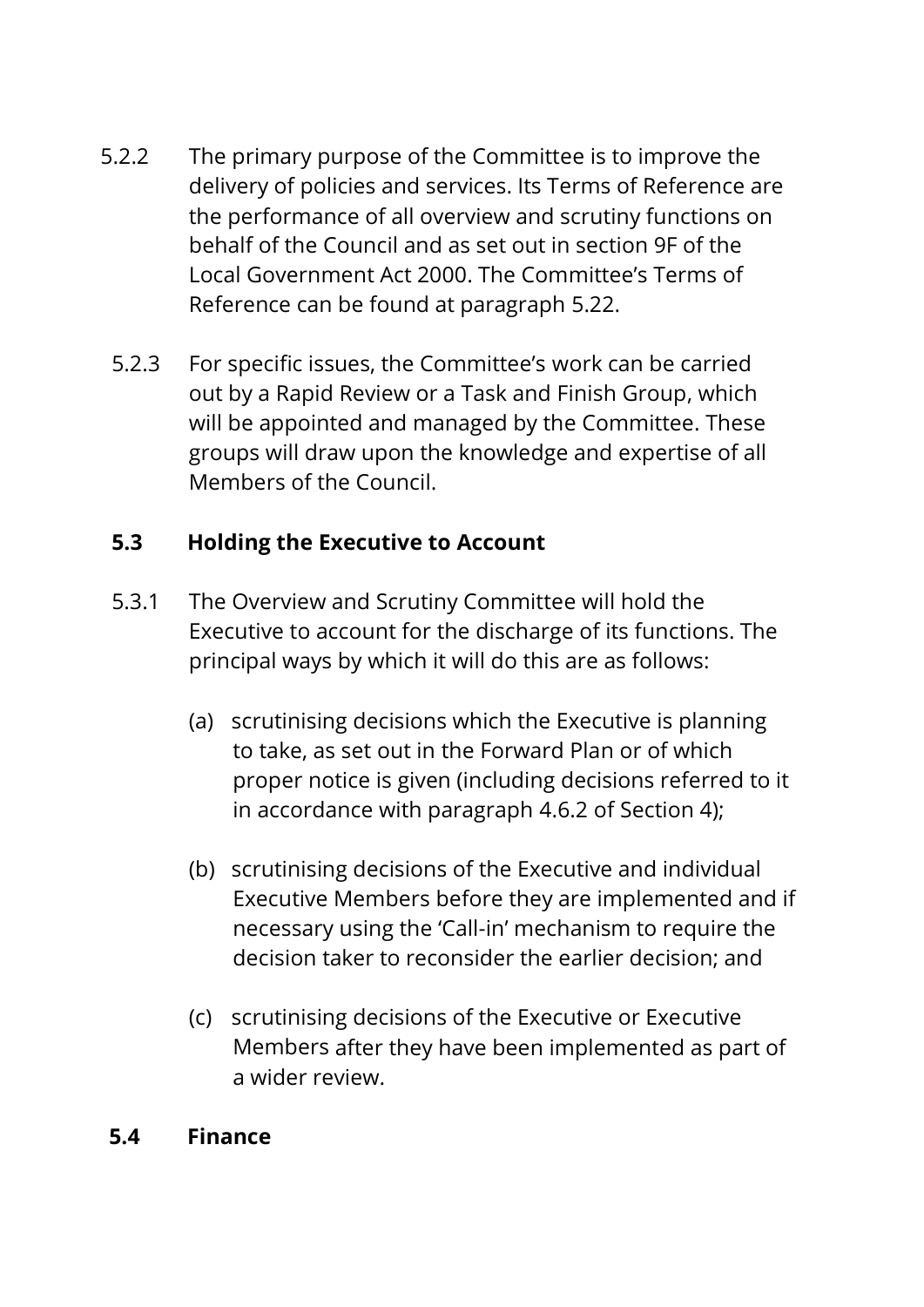5.4.1 The Overview and Scrutiny Committee may exercise overall responsibility for any finances made available to it

# **5.5 Annual Report**

5.5.1 The Overview and Scrutiny Committee must report annually to the Council on its workings and make recommendations for future work programmes and amended working methods if appropriate.

# **5.6 Officers**

5.6.1 The Overview and Scrutiny Committee may exercise overall responsibility for the work programme of any Officers employed to support its work.

# **5.7 Proceedings of the Committee**

5.7.1 The Overview and Scrutiny Committee will conduct its proceedings in accordance with the Overview and Scrutiny Procedure Rules set out from paragraph 5.11 of this Constitution.

### **5.8 Work Programme**

- 5.8.1 The Rules of Procedure from paragraph 5.11 of this Constitution will also provide mechanisms to allow all Members of the Council the opportunity to place an item on the agenda of the Overview and Scrutiny Committee.
- 5.8.2 When practicable, the Overview and Scrutiny Committee will publish a forward work programme or list of items likely to be considered over the next four months.

### **5.9 Working Methods**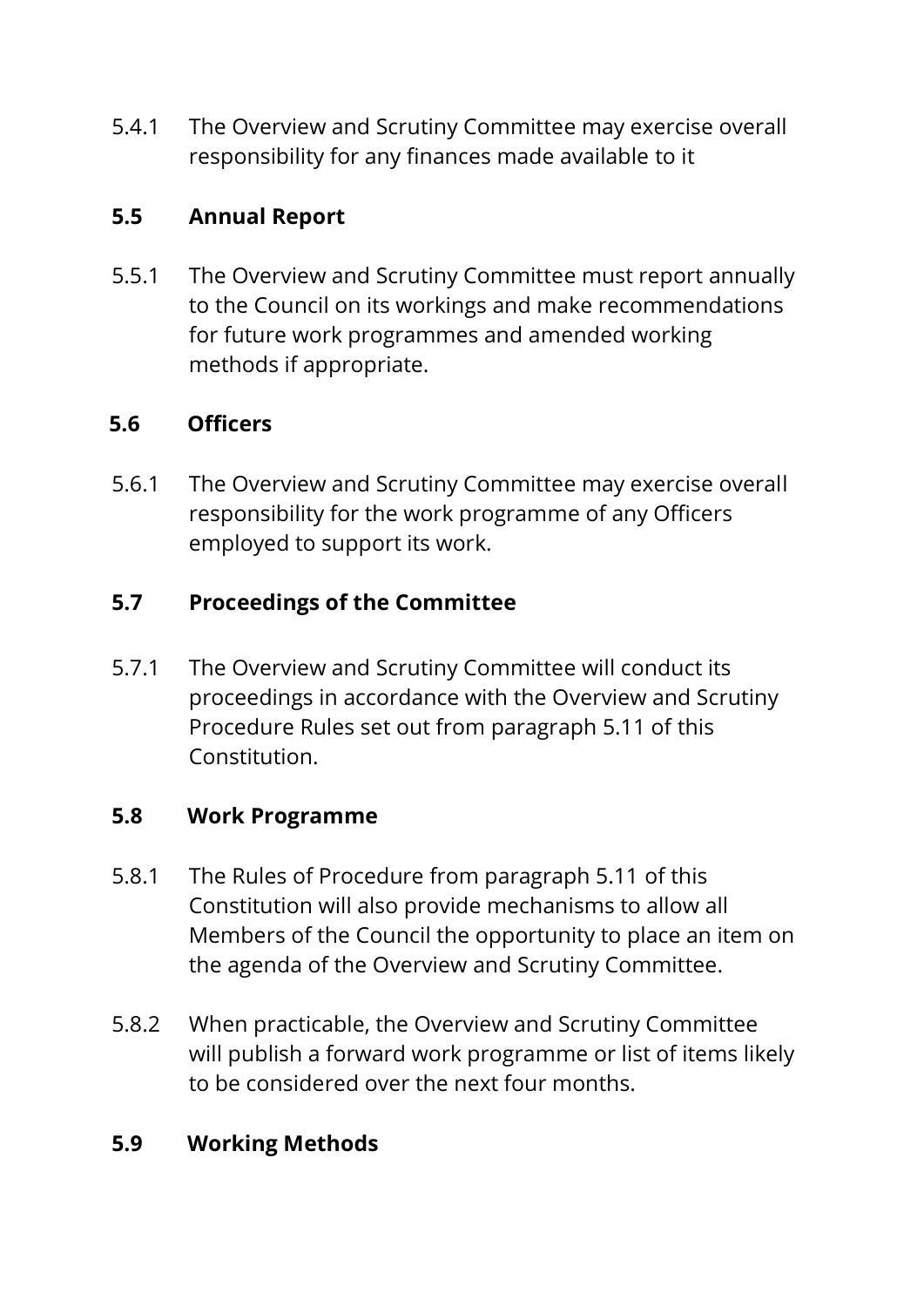- 5.9.1 The following principles should be adhered to by the Overview and Scrutiny Committee when carrying out its work:
	- (a) a variety of different approaches and formats for meetings may be used;
	- (b) Rapid Reviews and Task and Finish Groups reporting periodically and at the end of reviews to the Overview and Scrutiny Committee
	- (c) membership of the Committee and its sub groups (if applicable) should be tailored to ensure appropriate skills and expertise, and external input, are brought to bear;
	- (d) when appropriate, full consultation with all other stakeholder groups and organisations should take place;
	- (e) the declaration of interest rules shall apply;
	- (f) the imposition of the Party Whip is regarded as incompatible with the work of the Overview and Scrutiny Committee;
	- (g) the Chairman and Vice Chairman of the Overview and Scrutiny Committee and the Audit and Governance Committee will meet at least quarterly with the Leader and Deputy Leader of the Council to ensure that the work of these Committees is properly co- ordinated;
	- (h) where the Overview and Scrutiny Committee is reviewing the work of a regulatory or other Committee of the Council (as opposed to the